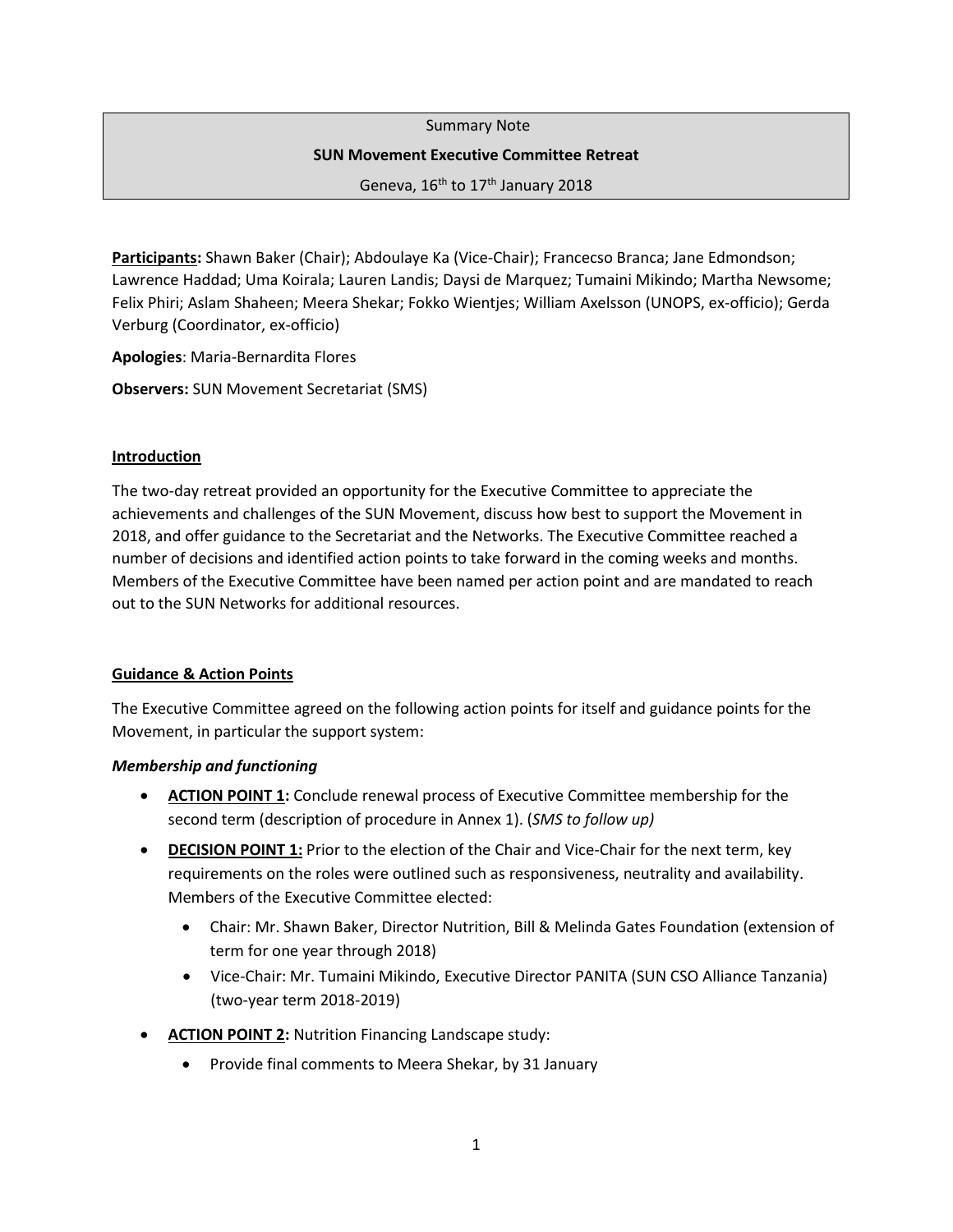- Decision whether to publish study by 1) WB/BMGF/Power of Nutrition; 2) SDN; or 3) SUN *(Coordinator/Meera Shekar)*
- **GUIDANCE POINT 1**: Develop general guidance for publishing studies under name of SUN *(SMS)*

## *Vision 2025*

• **ACTION POINT 3:** Established **Task Force on Nutrition Governance, Finance and Coherence** to draft a 'Vision 2025' paper highlighting what – as a movement – needs to be done to enhance finance, coherence, and leadership for nutrition and who should do what. *Members: Lauren Landis (co-lead), Jane Edmondson (co-lead), Abdoulaye Ka, Meera Shekar, Fokko Wientjes, Aslam Shaheen Timeline: vision paper for circulation to all Executive Committee members by 28 February 2018* 

## *Multiple burden of malnutrition*

• **ACTION POINT 4:** Established **Task Force on scope of the SUN Movement addressing the multiple burden of malnutrition** to provide guidance to the Movement and Support System *Members: Francesco Branca (lead), Uma Koirala, Lawrence Haddad, Daysi de Marquez, Martha Newsome*

*Timeline: proposal on scope for circulation to all Executive Committee members by 28 February 2018* 

- **GUIDANCE POINT 2:** Disseminate existing knowledge and tools on double-duty actions for nutrition and Non-Communicable Diseases *(SMS/SUN Networks)*
- **GUIDANCE POINT 3:** The Executive Committee welcomed the actions proposed by SBN on membership criteria and enforcement of SBN principles of engagement. The Executive Committee encouraged further definition of multinational corporations/SMEs; of what workforce nutrition commitment entails (space/time for breastfeeding, maternity leave, offer nutritious food); and consequences if the commitment is not fulfilled.

SBN encouraged to update SBN principles of engagement to reflect more nutrition specific issues, including double burden *(SBN – timeline to be defined by 15 February)*

## *MEAL*

• **GUIDANCE POINT 4:** Expressed support for MEAL system to measure progress and use for learning, and encouraged SMS to go ahead with MEAL uptake plan focusing on use of MEAL country dashboards *(SMS)*

Recommended to consult external top researcher to see what further analysis can be done with MEAL dataset, ideally to prove SUN contribution to impact *(SMS to consult Lawrence Haddad to identify expert)*

• **ACTION POINT 5:** Coordinator invited Executive Committee members to visit in 2018 a SUN country and join a Joint Annual Assessment (JAA) exercise *(SMS)*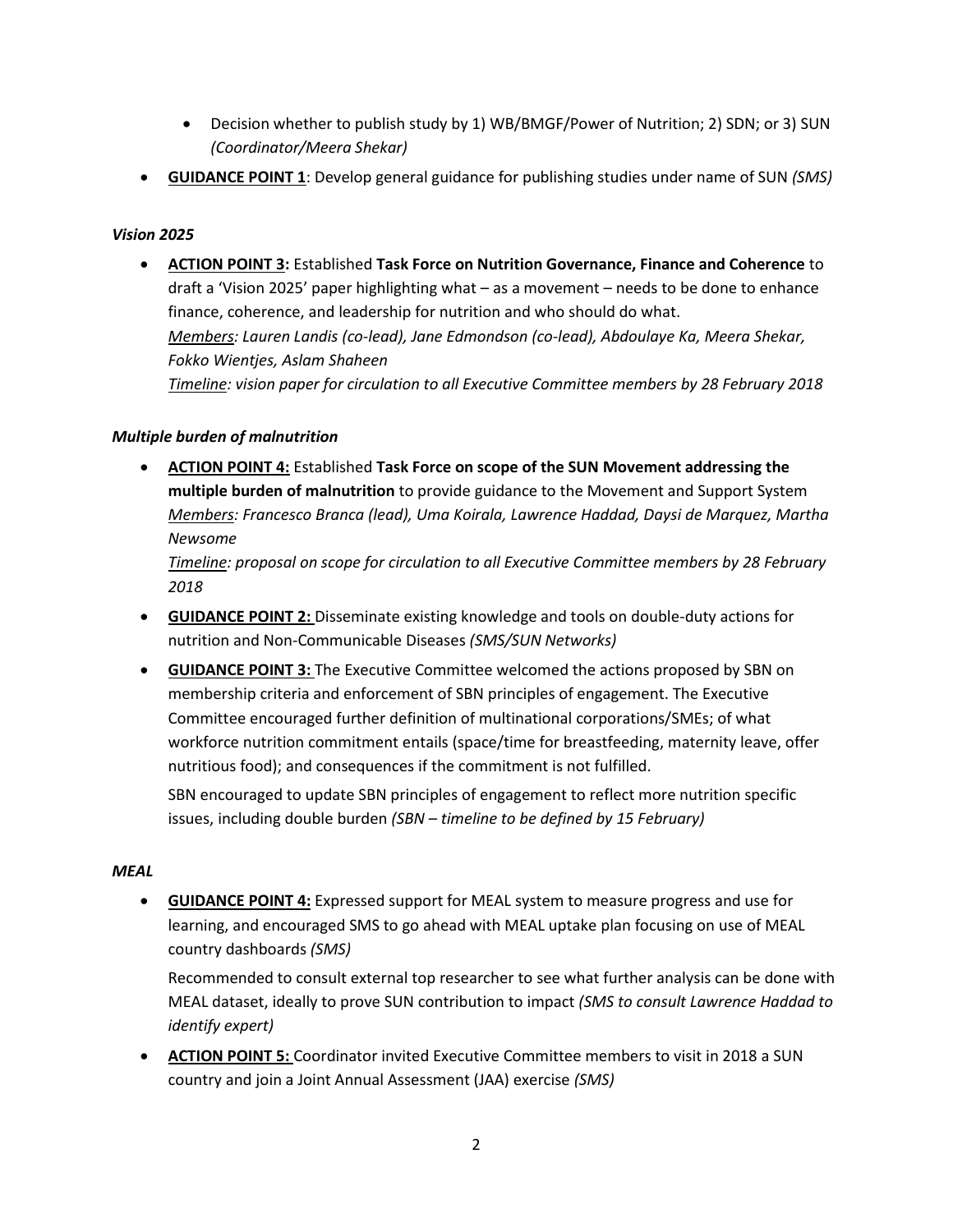### *Leadership and coordination capacity in countries*

- **GUIDANCE POINT 5:** Agreement that placement of coordinating office within the Government is more important than level of Focal Point. Ideally placement should be at best convening position to engage with multiple departments (Prime Minister's Office or similar, rather than under a line ministry). A tailored approach is needed for each country.
	- Welcomed plans for capacity building of focal points. Encouraged integration of MEAL and women empowerment focus in the training. Stressed importance of onboarding of new Government Focal Points.
	- Evidence shows the importance of placing nutrition high on political agenda at country level. Executive Committee encouraged efforts to get buy-in of UN Resident Coordinators and Country Directors of UN agencies. *(UNN/SMS/Coordinator)*

## *Fragile settings*

- **GUIDANCE POINT 6:** Agreement that nutrition in fragile and conflict settings is a priority issue which requires more attention.
	- The SUN support system should continue strengthening its support to countries affected by fragility and conflict, especially for better coherence between humanitarian and development actions
	- Recommendation to broaden the UN Network for SUN and especially include UN agencies such as OCHA, UNHCR and UNDP *(UNN)*
	- Prepare brief on countries in high and very high humanitarian situation to explain what data and analysis MEAL can offer (this includes providing the number of national nutrition plans that incorporate measures for early warning, disaster risk reduction and for refugees and internally displaced people) *(SMS)*
	- Issue call for new secondment from UN agency or INGO to SMS to take forward SUN's work on fragile contexts *(SMS)*

### *Women empowerment*

- **GUIDANCE POINT 7:** The Executive Committee reaffirmed the importance of women empowerment and gender equality to the SUN Movement and suggested a number of actions:
	- Strong recommendation to include Ministry of Women Affairs into multi-sectoral approach
	- Develop new policy brief to provide guidance on gender equality and women's empowerment *(SMS working together with Networks)*
	- Prepare brief on women and adolescent girls to show what data and analysis MEAL can offer; also linked to gender equality and sustainable development goals *(SMS)*
	- Explore option of a country call/webinar for Government Focal Points on women empowerment and gender equality *(SMS and SUN Networks)*
	- Integrate gender dimensions in Government Focal Points training *(SMS)*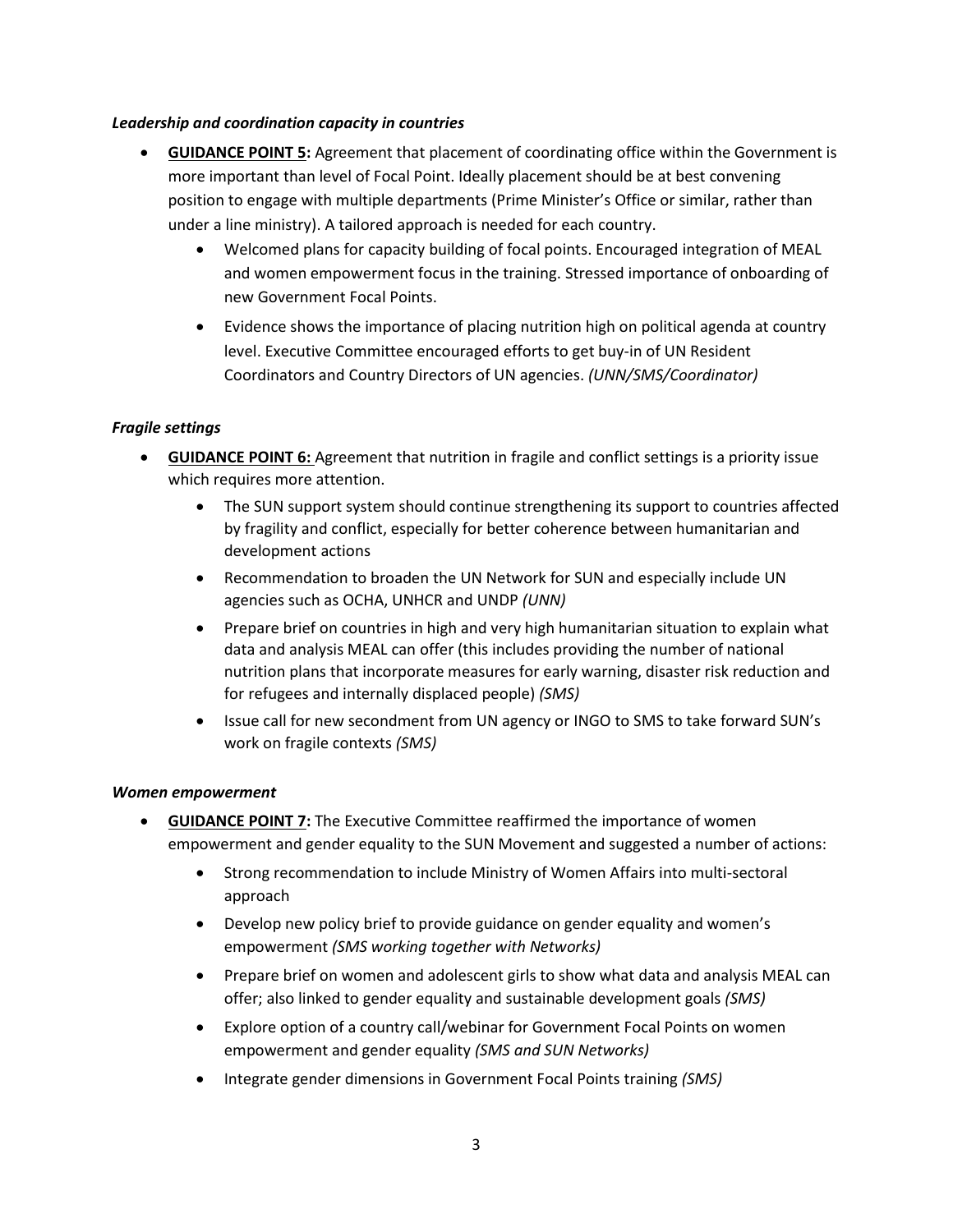### *Mid-term review*

• **ACTION POINT 6:** Established **Task Force to develop TORs for mid-term review (MTR),**  considering recommendations made for the review to be independent and focused on contributions of the SUN Movement in countries, building on existing data and incorporating a strong gender component. Three audiences were identified: Lead Group & Executive Committee; Networks; Donors. *Members: Lawrence Haddad (lead), Shawn Baker, Daysi de Marquez, Felix Phiri*

*Timeline*: *Prepare TORs by 15 February 2018; Executive Committee approval of TORs by 1 March 2018* 

• **GUIDANCE POINT 8:** Based on scope defined in TORs, prepare funding proposal for mid-term review to be submitted to World Bank *(SMS)*

## *Planning 2018-2020 and fund raising*

- **GUIDANCE POINT 9:** Executive Committee decided on the planning scenario for the period 2018-2020 (see Annex 2)
- **GUIDANCE POINT 10:** Executive Committee acknowledged the budget of the SUN Movement Secretariat 2016-2020 and approved the following language:

*"The Executive Committee stresses the importance of a strong and stable SUN support system, therefore convene a working group to guide and support fund raising.*

*The Executive Committee takes note of the multi-year activity framework and budget of the SUN Movement Secretariat (version of June 2017). Appreciating that the activities of the SMS are fully funded until end of 2018, and only partially funded for 2019 and 2020, the Executive Committee is requesting the Secretariat to propose scenarios of prioritization of activities for 2019 and 2020."*

- Revisit SMS workplan for 2018-2020 in light of Executive Committee discussions on planning and budget *(SMS)*
- **ACTION POINT 7:** Established **Working Group to guide and support fund raising for SUN support structure**, including mobilisation of Lead Group members (Working Group as a standing structure)

*Members: Shawn Baker (lead), Tumaini Mikindo, Jane Edmondson, Martha Newsome Timeline: plan of action proposal for circulation to all Executive Committee members by 28 February 2018* 

## *Wrap up*

• **ACTION POINT 8:** Established **Task Force to draft 'Statement by Executive Committee'** capturing the action points of the Executive Committee and guidance to the SUN Support System to provide feedback on retreat outcomes to Network facilitators and SUN focal points *Members: Shawn Baker (lead), Abdoulaye Ka, Aslam Shaheen*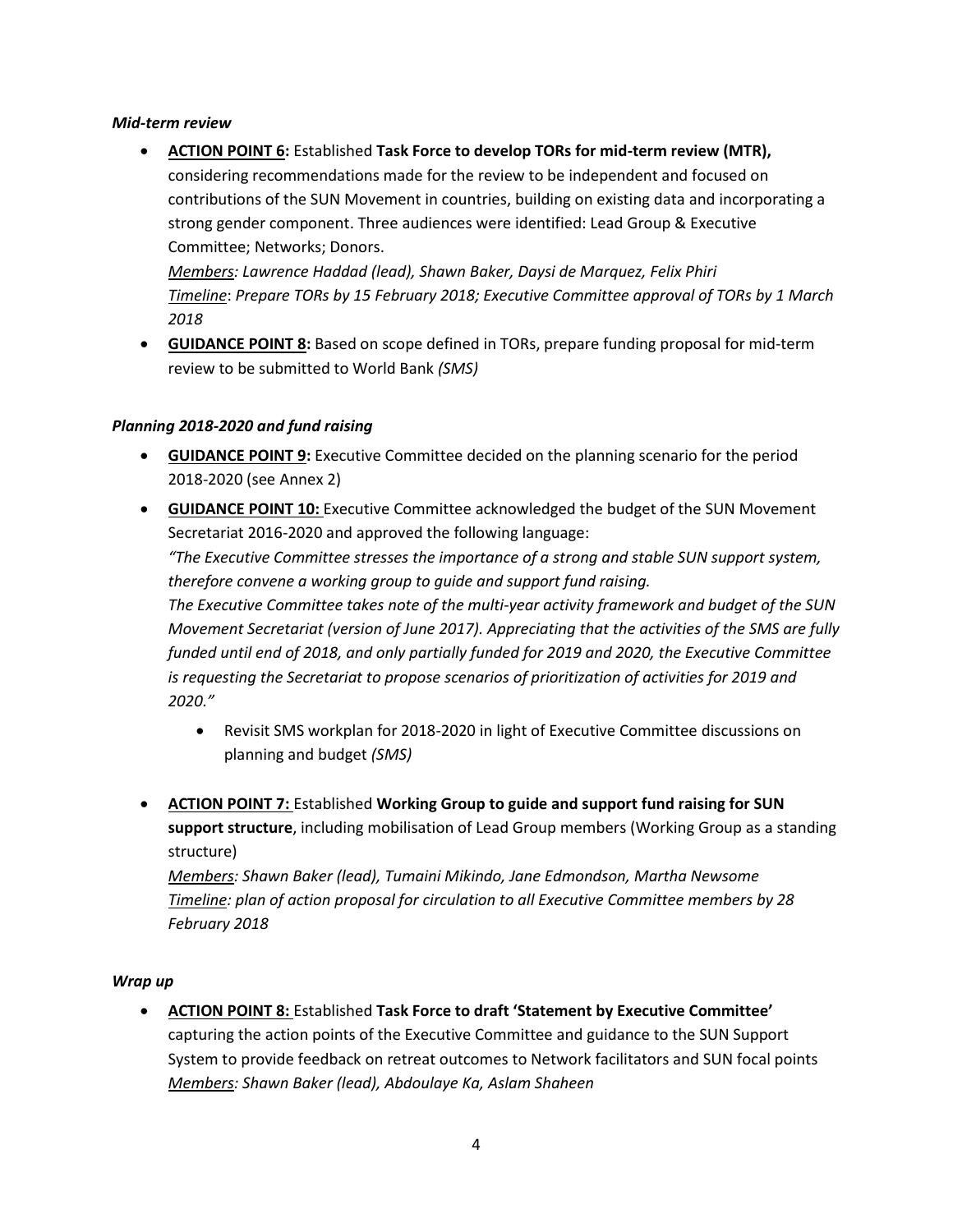*Timeline: draft key messages for circulation to all Executive Committee members by 8 February 2018, share with Networks by 14 February 2018*

• **GUIDANCE POINT 11:** Organize a second face-to-face meeting of the Executive Committee in 2018 *(SMS/Chair)*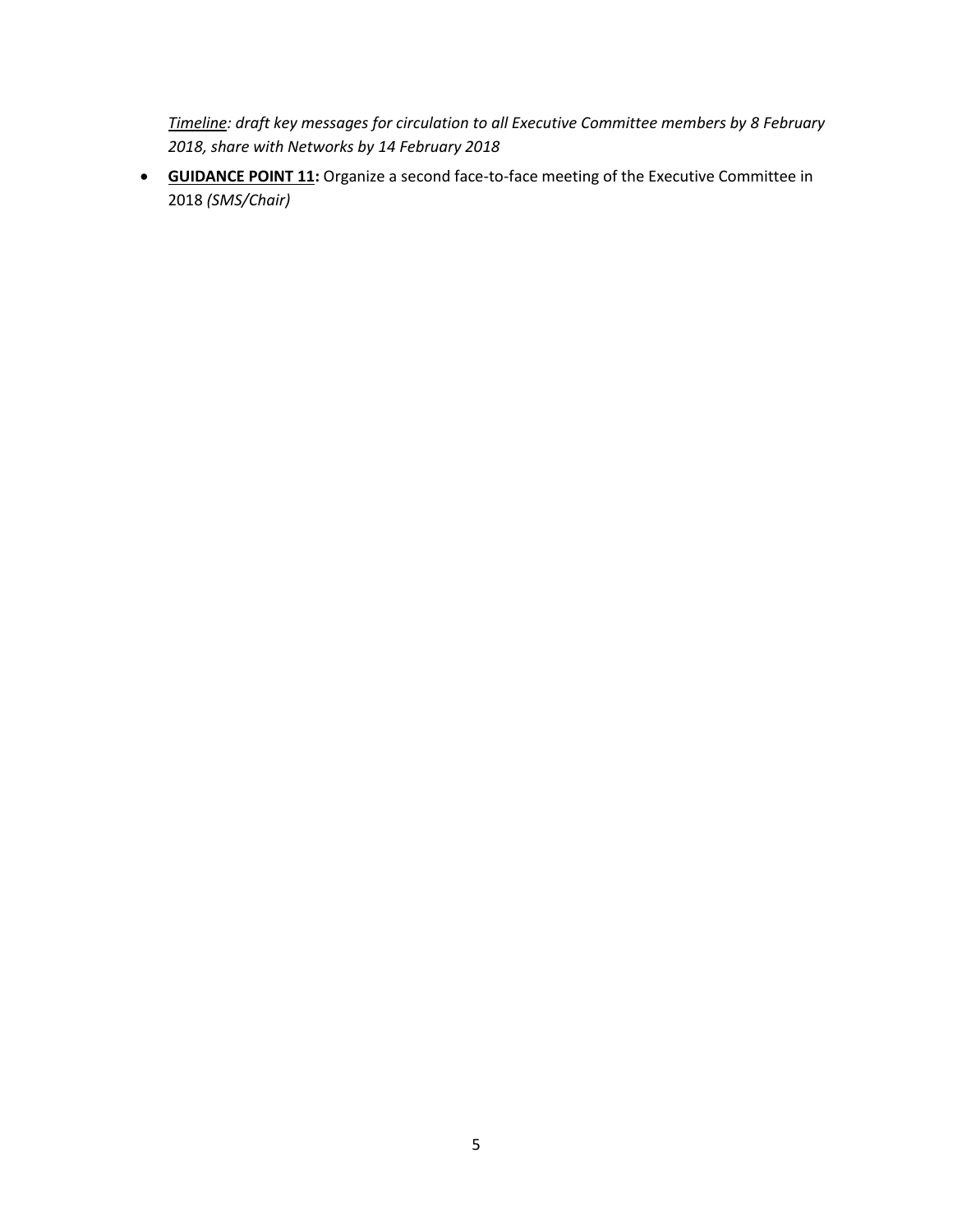### **ANNEX 1**

### **Procedures for Renewal of Executive Committee Membership**

In 2015, 15 SUN Movement Executive Committee members were selected by the SUN networks and appointed by the Chair of the SUN Lead Group for a period of two years. Consistent with the terms of reference ("4.2. Once formed will transparently develop its rules of procedure, rhythm of work …") the Executive Committee has consistently documented procedures as they have evolved. In view of the initial two-year membership term coming to an end in 2017, the SUN Movement Executive Committee agreed o[n procedures for rotation of membership,](http://docs.scalingupnutrition.org/wp-content/uploads/2017/12/SUN-ExCom-SelfAssessment-and-Member-Rotation.pdf) complementing th[e change management procedures](http://docs.scalingupnutrition.org/wp-content/uploads/2016/06/Change-management-procedure-for-the-SUN-Movement-Executive-Committee.pdf) adopted in 2016.

The renewal of memberships aims to balance between stability of the Executive Committee and bringing on new members. In October 2017, all members of the Executive Committee conducted a selfassessment of their past performance and reflected on their ability to serve a further term. Based on the outcomes of the self-assessments, discussions between the Chair and individual members, and confirmation by the four SUN networks (CSN, SBN, SDN, UNN) of members coming from their networks, it has been decided to extend the term of existing members who indicated their availability, to replace one member from Africa, and to create one additional member seat for a Government representative from Asia and the Pacific reflecting the growing number of SUN Countries from Asia and the Pacific.

The renewal of the Executive Committee membership for its second term is currently being finalized.